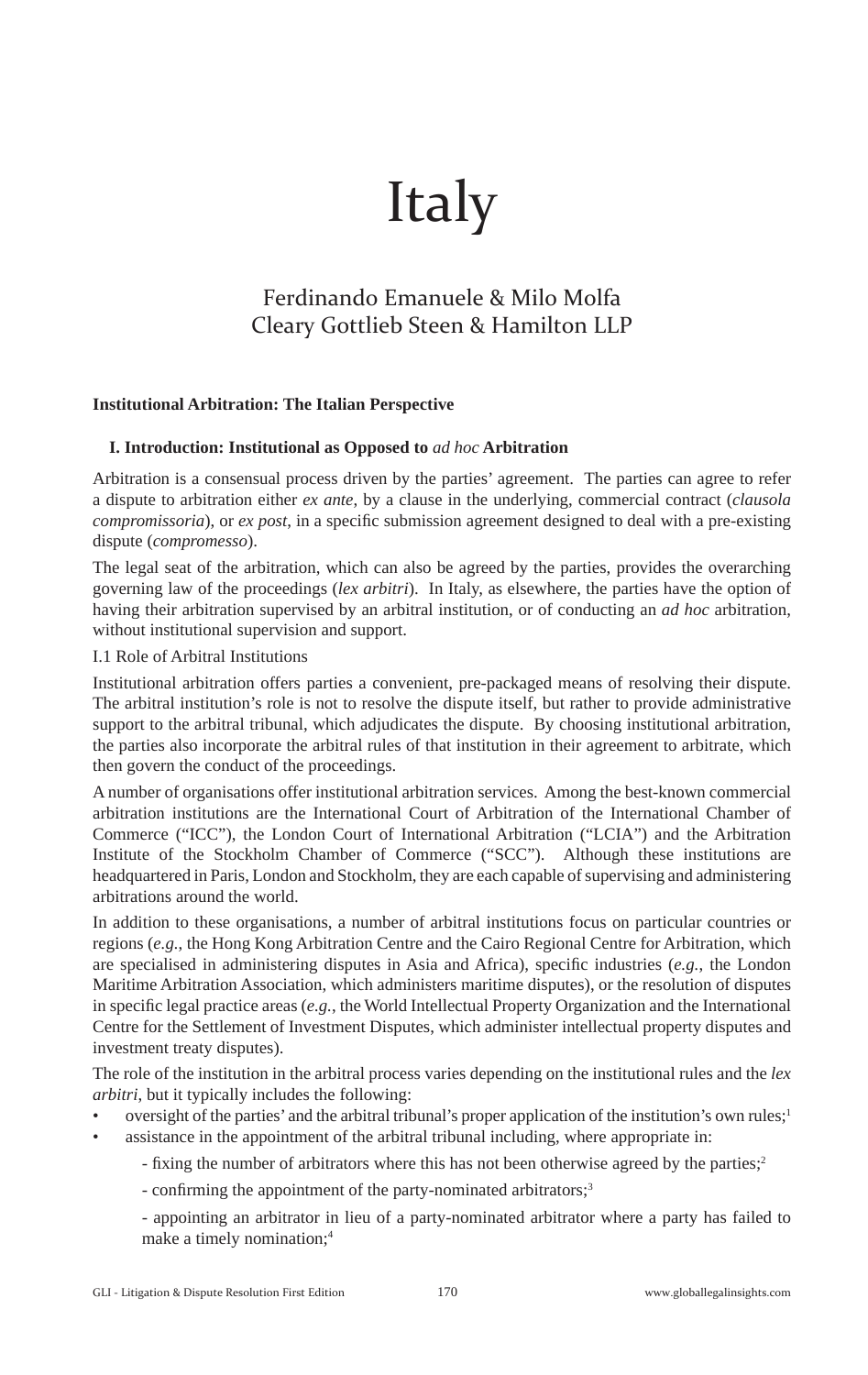- appointing the chairman of the tribunal, where the party-appointed arbitrators are not able to agree upon one, or where this is provided for in the arbitral rules or agreement of the parties:<sup>5</sup> and

 - replacing an arbitrator whose appointment has been successfully challenged by a party, or whom the institution deems unable to serve as an arbitrator;<sup>6</sup>

- determination of the seat of the arbitration if not otherwise agreed by the parties;<sup>7</sup>
- approval of the terms of reference governing the appointment of the arbitral tribunal;<sup>8</sup>
- consolidation of parallel arbitral proceedings;<sup>9</sup>
- extension of time limits for the rendition of the final award<sup>10</sup> and, in the ICC system, approval of any award;<sup>11</sup> and
- determination of the fees and expenses of the arbitral proceedings.<sup>12</sup>

In order to submit a dispute to institutional arbitration, it is necessary to use precise language in the agreement to arbitrate. Each arbitral institution has its own model arbitration clause. The ICC's is as follows:

All disputes arising out of or in connection with the present contract shall be finally settled under the Rules of Arbitration of the International Chamber of Commerce by one or more arbitrators appointed in accordance with the said Rules.

Practice varies among arbitral institutions as to whether they are prepared to administer a dispute governed by a set of rules other than their own.

For instance, pursuant to Article 1(2) of the ICC Rules, the ICC Court "*administers the resolution of disputes by arbitral tribunals, in accordance with the Rules of Arbitration of the ICC*," and indeed it is the "*only body authorized to administer*" those rules. Conversely, the SCC may administer the SCC Rules as well as "*other procedures or rules agreed upon by the parties*,"13 while the LCIA may act as administrator in arbitrations conducted pursuant to "*the UNCITRAL Rules or any other arbitration, mediation or conciliation rules*."14

# I.2 *Ad hoc* Arbitration

An *ad hoc* arbitration is one where parties agree on particular, non-institutional rules to govern the arbitration rather than conduct it under the supervision of a specialist institution. While parties themselves may devise a bespoke set of arbitral rules to govern the arbitration, it is more common for *ad hoc* arbitration agreements to incorporate a pre-existing set of non-administered rules, such as the 2010 UNCITRAL Arbitration Rules or the 2007 CPR Rules for Non-Administered Arbitration, selected by the parties. These rules offer some of the certainty of institutional rules, without the necessity of submitting the dispute to the supervision of an arbitral institution.

Parties should expect both pre-existing *ad hoc* and institutional rules to provide, in a simple and comprehensive fashion, the procedural framework within which to conduct the proceedings. These rules typically govern:

- the appointment and removal of arbitrators;<sup>15</sup>
- the joinder of additional parties to the arbitration<sup>16</sup> or the consolidation of two or more arbitrations into a single proceeding;<sup>17</sup>
- the granting of interim measures by the arbitral tribunal; $18$
- the conduct of the hearing; $19$  and
- the time limit within which the arbitral tribunal must render its final award<sup>20</sup> and the procedure for seeking its correction.<sup>21</sup>

Absent any reference to *ad hoc* or institutional rules in the agreement to arbitrate, the arbitration will be conducted under the default provisions of the *lex arbitri*.

Because there is no institution supervising an *ad hoc* arbitration, if an issue arises prior to the constitution of the arbitral tribunal (for instance, in respect of nominating an arbitrator or seeking interim relief) or during the proceedings (for instance, in respect of removing an arbitrator or postponing the time limit for the rendition of the final award), the parties have recourse only to the courts of the State prescribed by the *lex arbitri*.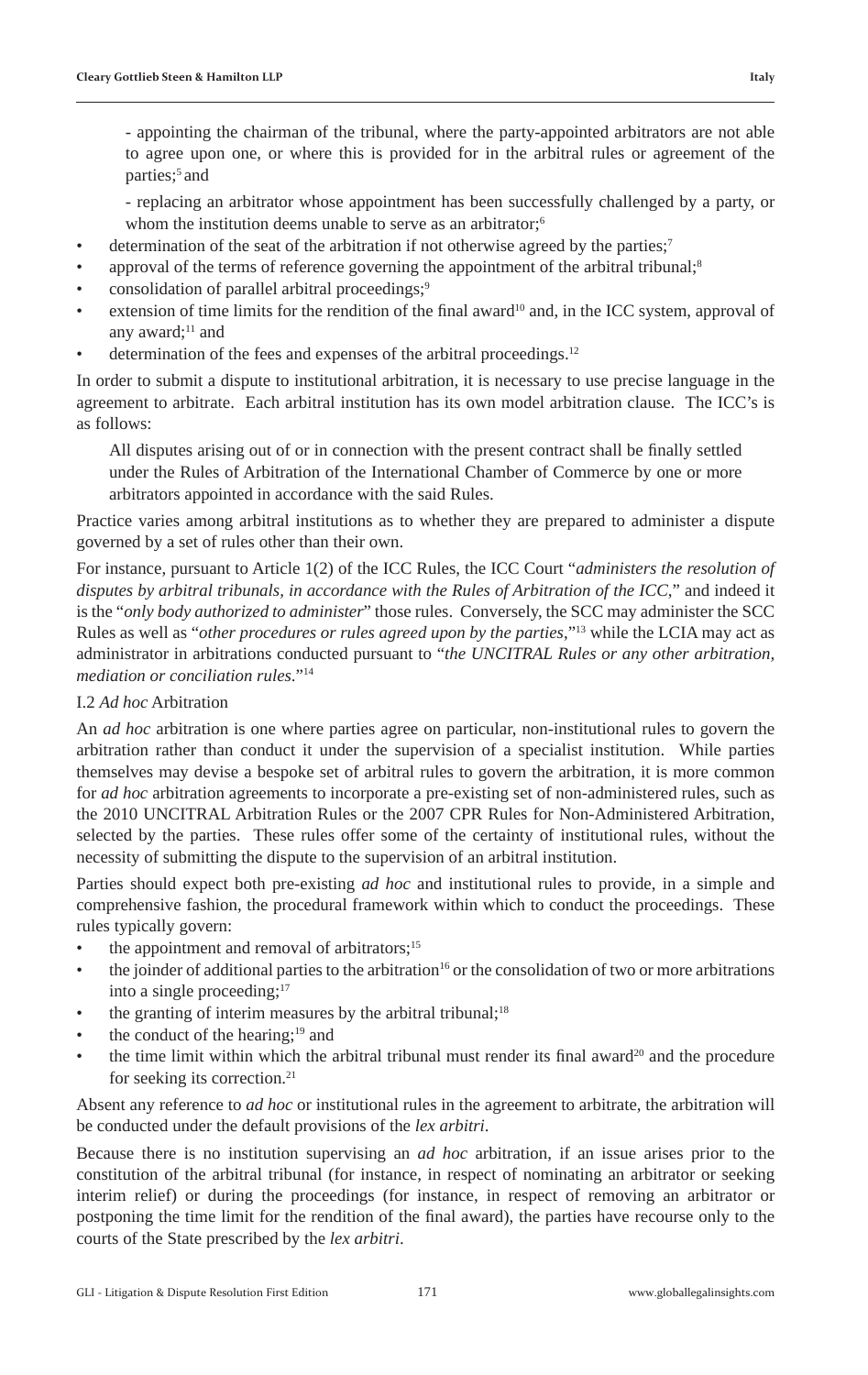#### I.3 Advantages of Institutional Arbitration

The significant advantages of institutional arbitration are the certainty of the arbitral process and the professional support provided by the arbitral institution. The institutional rules represent a welltrodden path, offering certainty and transparency to the parties. The rules also undergo periodic revision in order to ensure that they take account of developments in the law and practice of international arbitration.

The support of the arbitral institution is critical to ensure that the arbitral process is conducted as expeditiously and reliably as possible. By exercising its supervisory powers, the institution can help minimise recourse to State courts, particularly at the outset of the proceedings, where disputes may arise before the arbitral tribunal is constituted.

The institution's role in overseeing the arbitral process can help ensure the quality of the arbitration. The institutions have access to a wide pool of experienced arbitrators and, indirectly, the institution's involvement can offer weight to any award made. This may help with enforcement, either through voluntary compliance or enforcement.

I.4 Institutional Arbitration in Italy

The number of international institutional arbitrations has grown significantly in recent years.<sup>22</sup> In Italy, for example, institutional arbitration has become a popular means to resolve commercial disputes, growing from about 500 institutional arbitrations commenced in 2006, to over 800 institutional arbitrations commenced in 2009.23

There are two major Italy-based organisations offering institutional services similar to those offered by the ICC, LCIA and SCC:

- the Italian Arbitration Association ("AIA"), established in 1958 under the auspices of the Italian Committee of the ICC; and
- the Chamber of Arbitration of Milan ("CAM"), established in 1985 as a special branch of the Milan Chamber of Commerce.

The 2006 reform of Italian arbitration law introduced for the first time in Italy specific statutory provisions dealing with institutional arbitration. Pursuant to Article 832 of the Italian Code of Civil Procedure ("c.c.p."):

1. The agreement to arbitrate may refer to a set of pre-existing arbitration rules.

2. If there is a conflict between the agreement to arbitrate and the arbitration rules to which the agreement to arbitrate refers, the agreement to arbitrate shall prevail.

 3. If the parties have not agreed otherwise, the arbitration rules in force at the time of the commencement of the arbitration shall apply to the proceedings.

[…]

 5. The arbitration rules may contemplate further grounds to challenge and replace arbitrators in addition to those already set forth in the statute.

 6. If the arbitral institution refuses to administer the arbitration, the agreement to arbitrate remains effective, but [Articles 806-831 c.c.p.] shall apply.

Article 832 applies insofar as the parties, the arbitrators or the institution have fixed the legal seat of the arbitral proceedings in Italy (*i.e.*, insofar as Italian law is the *lex arbitri*). It is not a requirement of an Italy-seated arbitration that it be supervised by an Italian institution. On the contrary, parties are free to incorporate into their agreement to arbitrate the arbitration rules of any institution, whether based in Italy or not, and even to conduct the proceedings on an *ad hoc* basis.

Where the parties have opted for an institutional arbitration in Italy, the proceedings will be conducted under three different sets of rules:

- the institutional arbitration rules incorporated in the agreement to arbitrate (and, where appropriate, any departure from those rules agreed by the parties);
- Article 832; and
- the mandatory rules of Italian arbitration law.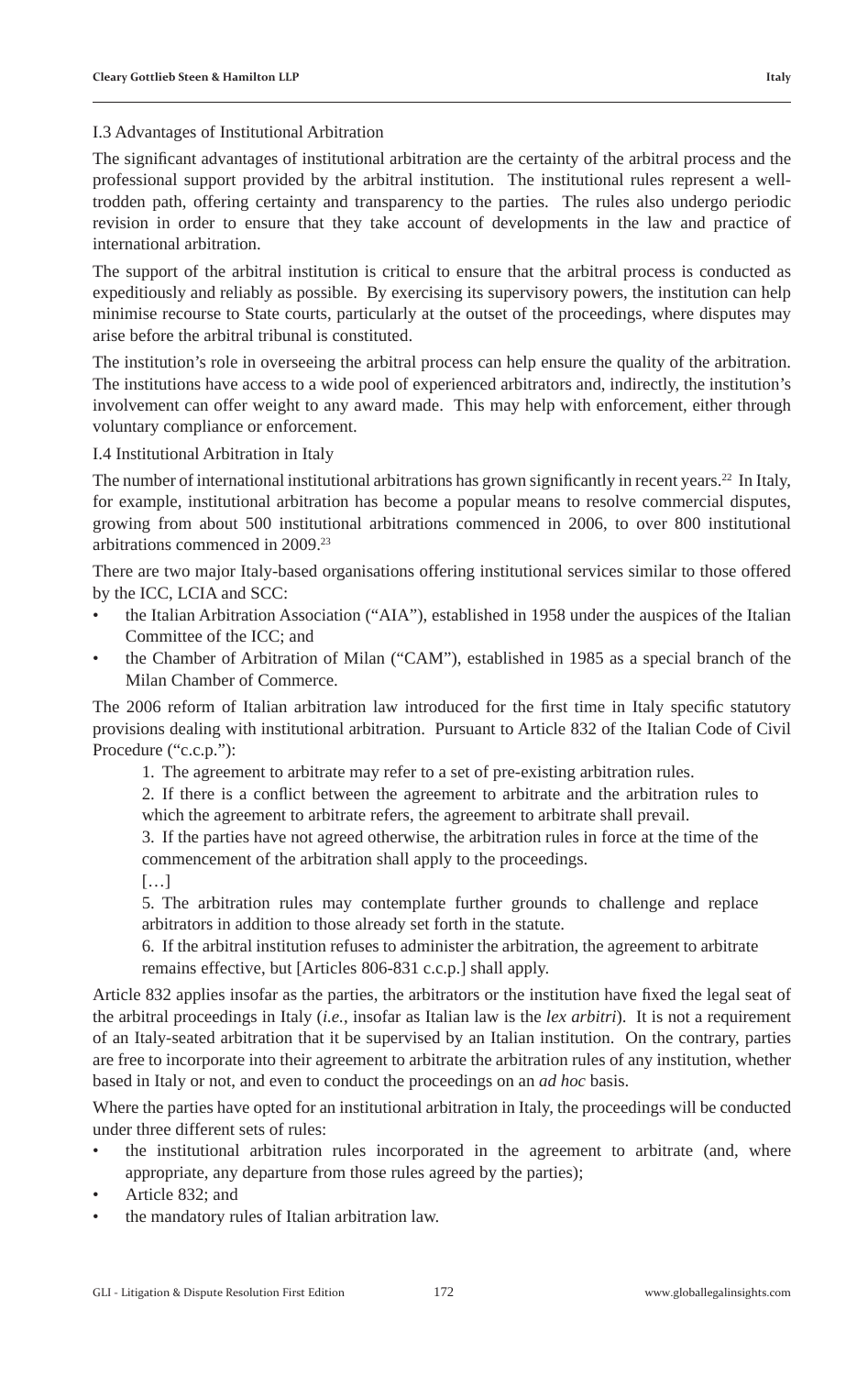#### II.1 Temporal Conflict of Institutional Arbitration Rules

Institutional arbitration rules are subject to periodic revision in order to keep up with the most recent trends in international arbitration. It is not infrequent that, when a dispute arises, the institutional rules that existed when the parties executed their arbitration agreement have been amended.

Article 832, paragraph 3, c.c.p. addresses this issue, providing that, unless the parties have agreed otherwise, "*the arbitration rules in force at the time of the commencement of the arbitration shall apply to the proceedings*". The rules of the ICC, AIA and CAM follow a similar approach.<sup>24</sup>

Thus, parties intending to arbitrate their disputes in Italy under the version of an institution's rules existing at the time of the arbitration agreement must specifically agree to that arrangement. Otherwise, the default provision referred to above will apply.

II.2 Amendments to Institutional Arbitration Rules

The parties to an agreement to arbitrate may wish to have their disputes supervised by an institution, but to depart from certain provisions of that institution's rules.

An example that frequently occurs in practice concerns the inclusion in the arbitration agreement of deadlines intended to expedite the constitution of the arbitral tribunal. An arbitration clause that we recently came across provided:

 To initiate the arbitration process, [party A] shall give written notice to [party B] nominating an arbitrator and stating the specific nature of the claim, the factual basis of its position and the relief requested. In such case, [Party B] shall appoint another arbitrator within 14 days after receipt of the written notice. The arbitrators so appointed shall appoint a third arbitrator to be president of the arbitration tribunal within 7 days […].

 The arbitration procedure shall follow the Rules of the Arbitration Court of the International Chamber of Commerce (ICC Rules). The arbitration shall be conducted in Milan, Italy.

The time limits provided in that clause were difficult to reconcile with the procedure for the constitution of the arbitral tribunal under the 1998 ICC Rules (to which the parties had submitted). These rules required the ICC Court to "*confirm*" the party-nominated arbitrators before they could nominate a third arbitrator, who would also be subject to "*confirmation*" by the ICC Court.

On this basis, party B objected to the procedure contemplated in the arbitration clause, even though Article 832, paragraph 2, c.c.p. could not be clearer in providing that, "*if there is a conflict between the agreement to arbitrate and the arbitration rules*," the arbitration agreement prevails.

The ICC Court agreed with party B, refusing to follow the fast-track procedure stipulated in the arbitration clause for the constitution of the tribunal, and took the time it needed to complete the scrutiny of the party-nominated arbitrators before confirming them. As a result, the constitution of the arbitral tribunal took more than 2 months from the commencement of the arbitration, *i.e.*, well beyond the 21 days envisaged in the arbitration clause.

This example illustrates the fact that arbitral institutions may not be prepared to waive certain features of their rules, even where the *lex arbitri* explicitly provides that, in case of conflict, the parties' agreement "*shall prevail*".

II.3 Refusal of the Institution to Administer the Arbitration

In extensively tailoring institutional arbitration rules, the parties risk the refusal of the institution to administer the proceedings. While we are not aware of any such case in practice, it is possible that an institution would refuse to administer a proceeding where the parties' alterations to the rules affect the rules' fundamental features.

Given that arbitration is essentially a consensual process, the institution may find that an arbitration agreement purporting to incorporate institutional rules, while simultaneously prescribing an alternative procedure, is inherently inconsistent, and thus, unenforceable. For example, if the parties to a dispute were to provide for ICC arbitration, but denied the ICC Court the right to scrutinise the award or to confirm arbitrators, the ICC could well refuse to administer the arbitration.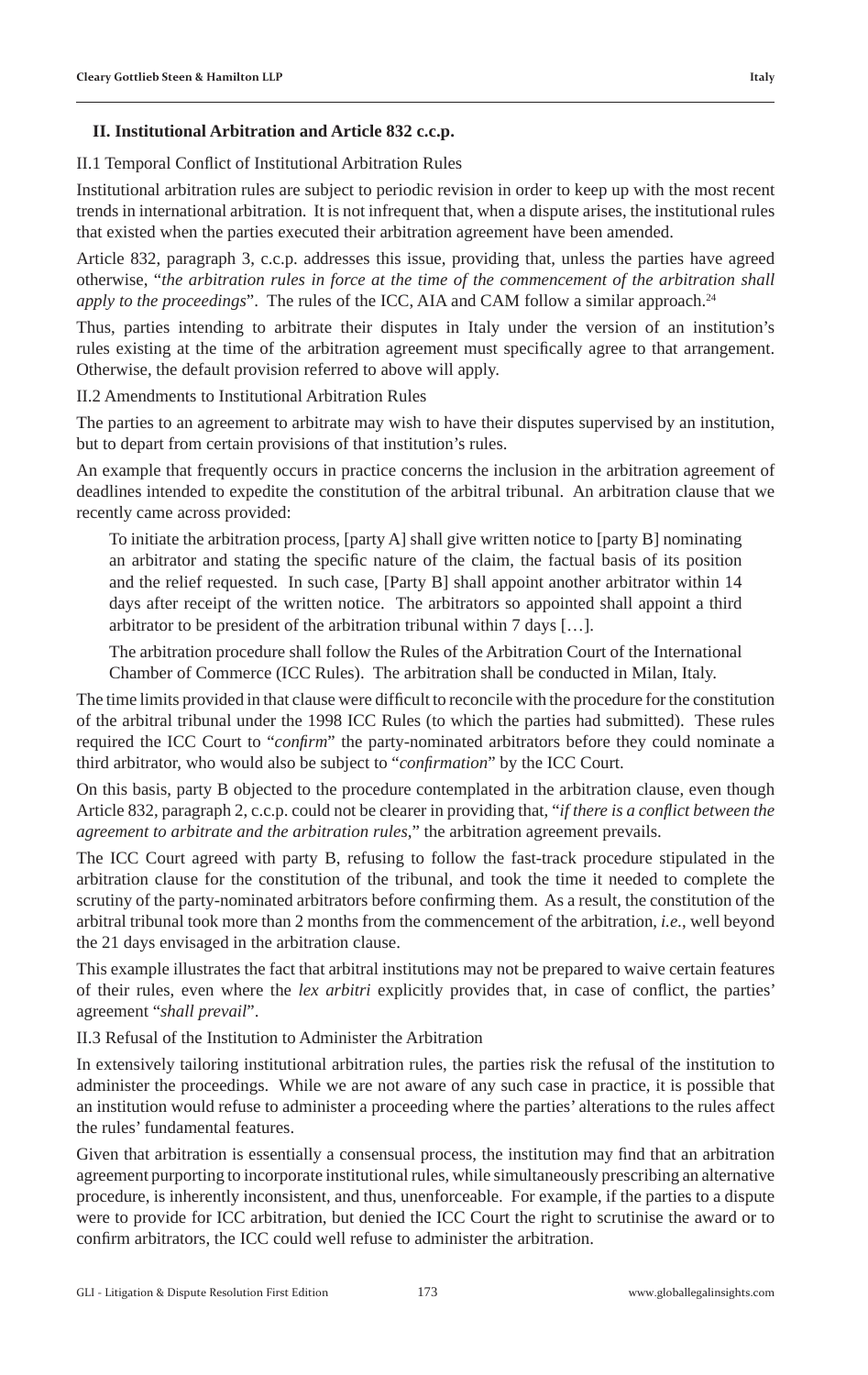Article 832, paragraph 6, c.c.p. provides in such cases that "*the agreement to arbitrate remains effective*", but the arbitration "converts" from an institutional, to an *ad hoc* proceeding. Of course, nothing would prevent the parties from reacting to the institution's refusal by either amending the agreement to arbitrate or incorporating other rules into it.

# **III. Institutional Arbitration and Mandatory Rules of Italian Law**

Articles 806-831 c.c.p. set forth the default rules applicable to arbitral proceedings with an Italian seat, insofar as the parties' agreement to arbitrate does not contemplate any specific arbitration rules, but simply states, for instance, "*Arbitration: Italy*".

These rules include provisions that one would expect to find in any *lex arbitri*:

- the scope of arbitrable disputes (Article 806);
- the notion, form and interpretation of an agreement to arbitrate (Articles 807-808-*quinquies*);
- the constitution of the arbitral tribunal and the grounds for challenging and removing any of its members (Articles 809-815);
- the conduct of the proceedings and the taking of evidence (Articles 816-*bis* and 816-*ter*);
- the competence of the arbitral tribunal to rule on its own jurisdiction (Article 817); procedural issues concerning multiparty disputes (Articles 816-*quarter* and 816-*quinquies*), setoffs (Article 817-*bis*), interim measures (Article 818), stays of proceedings (Article 819-*bis*), and *lis alibi pendens* (Article 819-*ter*);
- the making of the award (Articles 820-826); and
- the grounds for challenging arbitral awards (Articles 827-831).

Although some of these rules are mandatory and apply to arbitral proceedings having their legal seat in Italy, most of them apply only in default of institutional or *ad hoc* rules chosen by the parties.

Below, we consider the statutory provisions from which parties may not depart when selecting Italy as the seat of their arbitration, and the impact that these provisions might have on the institutional arbitration rules selected by the parties.

#### III.1 Due Process

Pursuant to Article 816-*bis* c.c.p., the arbitral tribunal must conduct the proceedings in accordance with recognised principles of due process, and ensure that each party has reasonable and equal opportunities to present its case.25 Virtually all jurisdictions that have an arbitration law include a provision to this effect, $26$  as do all recognised institutional arbitration rules. $27$ 

Pursuant to Article 829, paragraph 1, No. 9, c.c.p., a tribunal's failure to comply with these provisions constitutes one of the few grounds for setting aside an arbitral award.<sup>28</sup>

III.2 Impartiality and Independence of Arbitrators

Institutional arbitration rules tend to provide only general guidance as to the impartiality and independence of the arbitrators. For instance, Article 11(1) of the ICC Rules provides that "*Every arbitrator must be and remain impartial and independent of the parties involved in the arbitration*".<sup>29</sup> In contrast, Article 815, paragraph 1, c.c.p. lays down specific grounds on which the impartiality or independence of an arbitrator may be challenged. These include cases where an arbitrator:

- has an interest in the dispute, either directly or through an entity, association or corporation of which he is a director (Article 815, paragraph 1, No. 2);
- has a close family or *de facto* relationship with one of the parties, their counsel or legal representatives (Article 815, paragraph 1, No. 3);
- is a party to a pending lawsuit against one of the parties, their counsel or legal representatives (Article 815, paragraph 1, No. 4);
- has a professional relationship with one of the parties that is of such a nature as to call into question his impartiality and independence (Article 815, paragraph 1, No. 6); or
- has given legal advice or provided an expert opinion or testimony on the dispute to a party (Article 815, paragraph 1, No. 6).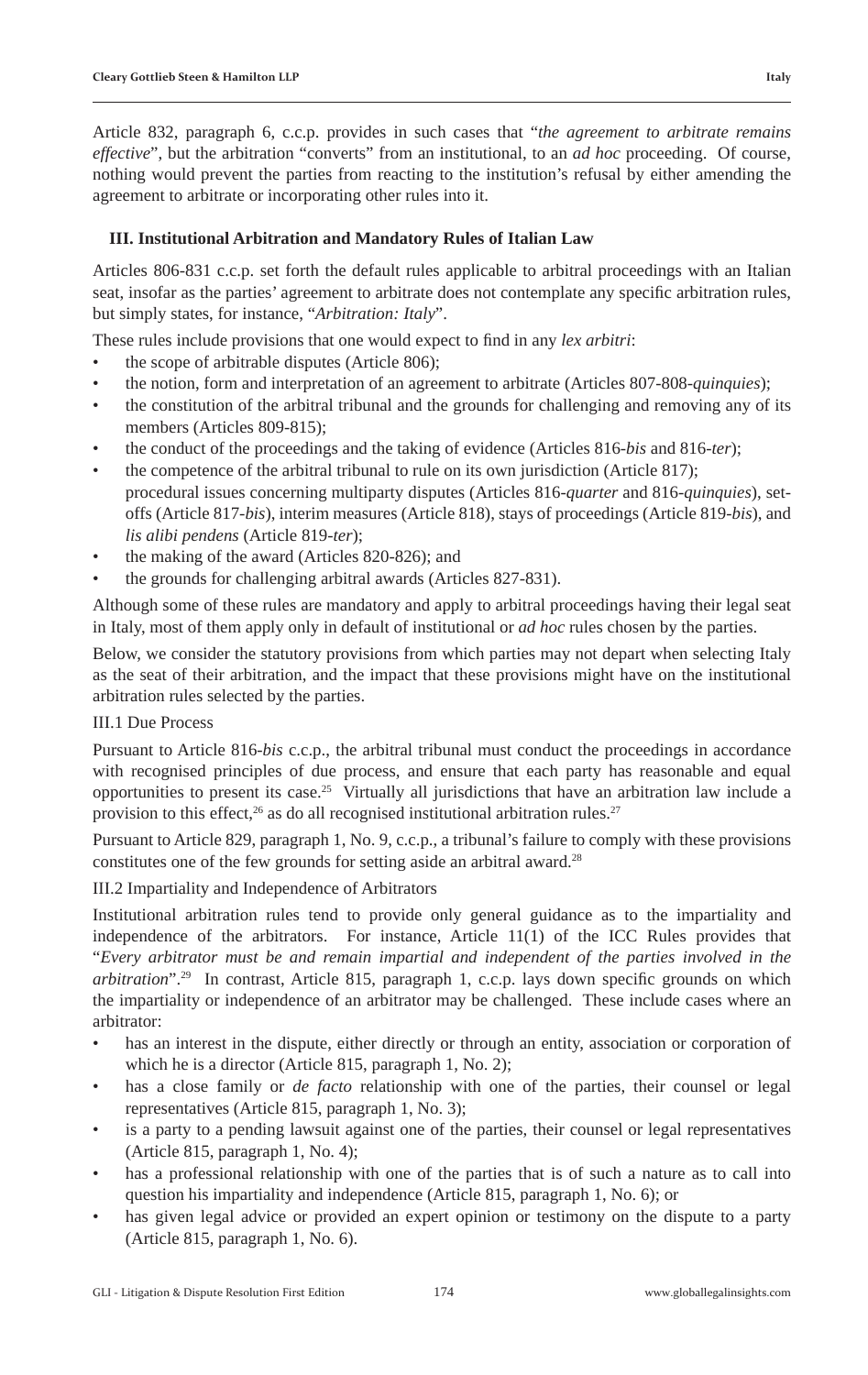Article 832, paragraph 5, c.c.p. provides that the arbitration rules may contemplate "*further grounds to challenge and replace arbitrators*". It is unclear whether and, if so, to what extent parties may opt out of any of the grounds for challenge set forth in Article 815 c.p.c.

Parties must raise any challenge under Article 815, paragraph 1, c.c.p. within "*10 days from the date when the arbitrator being challenged was nominated or when the party making the challenge was informed of the facts and circumstances on which the challenge is based*" (Article 815, paragraph 3, c.c.p.). The imposition of a time limit for challenging arbitrators is consistent with the need to achieve certainty in the composition of the arbitral tribunal, but is difficult to reconcile with the supposedly mandatory nature of the specific grounds for challenging arbitrators set forth in Article 815, paragraph 1, c.c.p.

Challenging an award on the grounds of an arbitrator's alleged lack of impartiality or independence is statutorily premised on the party's having raised the issue in the underlying proceedings (Article 829, paragraph 1, No. 2, c.c.p.). This seems to support the conclusion that all of the Article 815 grounds are waivable.

Interestingly, among the grounds contemplated in Article 815, there are few that the 2004 IBA Guidelines on Conflict of Interest in International Arbitration explicitly characterise as "*waivable*." For instance, paragraph 2.3.8 of the IBA Guidelines treats the arbitrator's "*close family relationship*" with "*one of the parties or with a manager, director or member of the supervisory board or any person having a similar controlling infl uence in one of the parties or an affi liate of one of the parties or with a counsel representing a party*" (Article 815, Paragraph 1, No. 3) as a waivable conflict of interest that is, a conflict that the parties may agree does not constitute grounds for challenging an arbitrator.

It would thus appear that any evaluation of the arbitrators' impartiality and independence should be made with reference to the circumstances of the case (as is also suggested by Article 11 of the ICC Rules), and not by abstract reference to the list provided by Article 815.

#### III.3 Arbitral Interim Measures

Before referring a dispute to arbitration, or during the course of the arbitral proceedings, a party may seek to obtain interim measures from the arbitral tribunal or State courts. The availability and scope of such measures can vary depending on the rules applicable to the arbitration and the nature of the relief sought.

Several institutional arbitration rules empower arbitrators to grant interim relief.<sup>30</sup> However, pursuant to Article 818 c.c.p., "*Arbitrators may not grant attachments or other interim measures, unless otherwise provided by law*". At present, the only exception to the prohibition in Article 818 c.c.p. with respect to the granting of interim relief is Article 35, paragraph 5, of Legislative Decree No. 5, dated January 17, 2003, which empowers arbitrators to suspend the effectiveness of a shareholders' resolution pending final adjudication of a dispute relating to its validity.

Italian scholars have characterised Article 818 c.c.p. as an unquestionably mandatory provision of Italian arbitration law. In 2009, the Italian Supreme Court endorsed this position,<sup>31</sup> and an ICC tribunal having its seat in Italy recently refused to grant certain interim relief sought by the claimants, noting that:

 Claimants have based their request for interim measures on Article 23(I) [1998] ICC Rules [...]. However, since, pursuant to Article 16 SPA, the arbitration takes place in [Italy], it is governed by the provisions of the *lex loci arbitri* contained in Articles 806 et seq. Italian [Code of Civil Procedure]. Since Article 818 Italian [c.c.p.] constitutes mandatory law from which the Parties cannot derogate by agreeing on the [1998] ICC Rules, the Tribunal is of the view that Claimant's request is primarily governed by Article 818 Italian CPC and only subsidiarily by Article 23(I) ICC Rules. [T]he Tribunal concludes that it is not entitled to grant interim measures under Article 818 CPC and thus dismisses Claimant's Request for Interim Measures.32

Parties intending to arbitrate their disputes in Italy should be mindful of the restrictions imposed on arbitrators pursuant to Article 818 c.c.p. They should also be aware that Article 818 c.c.p. would not preclude them from resorting to the State courts, in Italy or elsewhere, to obtain interim measures prior to or during the arbitral proceedings, and that Italian courts have proven to be more efficient and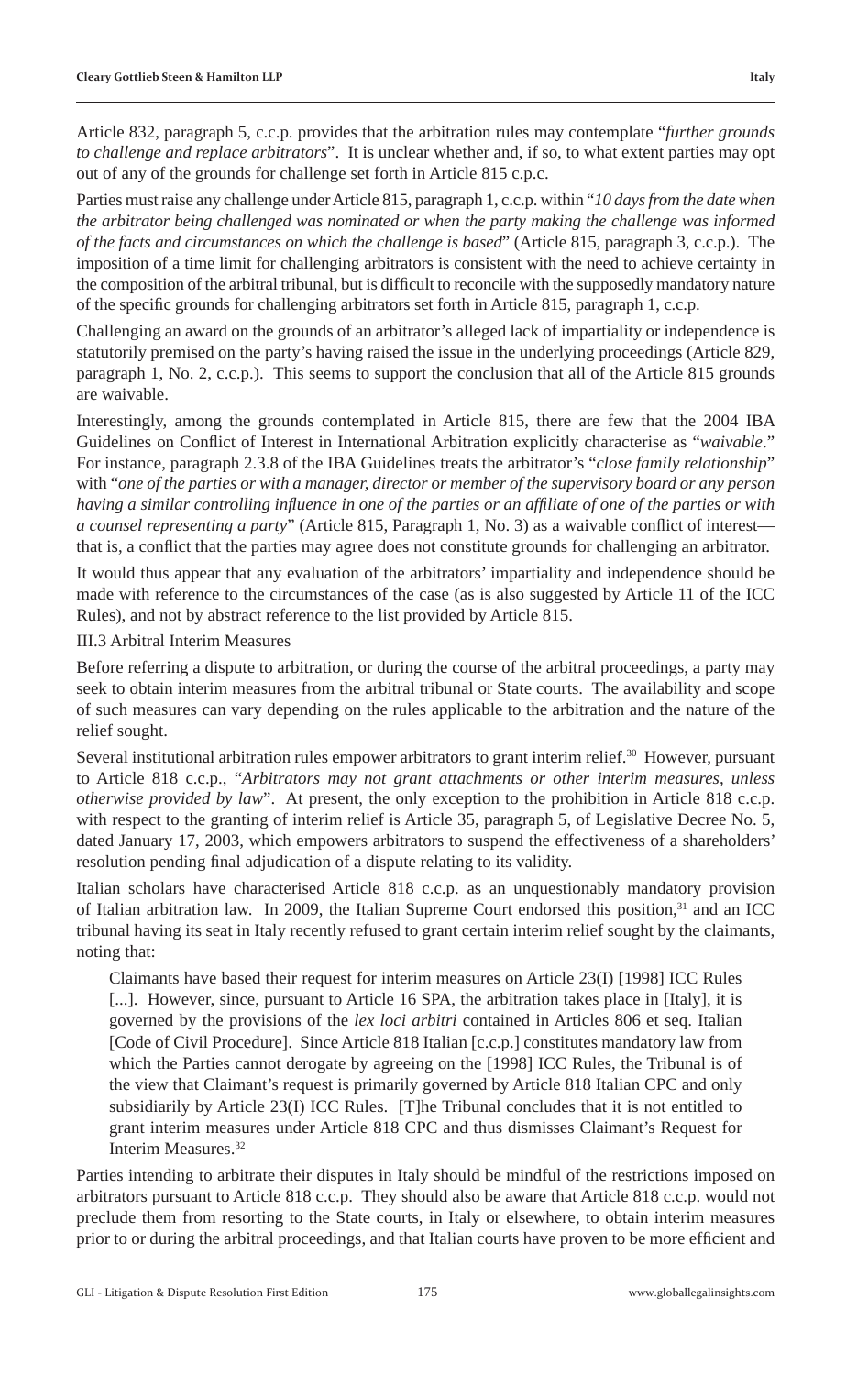expeditious than one might expect in granting a wide range of highly effective relief, including on an *ex parte* basis.

Some institutional arbitration rules explicitly recognizse a party's right to seek interim measures from a State court, and specify that by doing so, the parties are not waiving their agreement to arbitrate. Thus, Article 28(2) of the ICC Rules provides:

Before the file is transmitted to the arbitral tribunal, and in appropriate circumstances even thereafter, the parties may apply to any competent judicial authority for interim or conservatory measures. The application of a party to a judicial authority for such measures or for the implementation of any such measures ordered by an arbitral tribunal shall not be deemed to be an infringement or a waiver of the arbitration agreement and shall not affect the relevant powers reserved to the arbitral tribunal.<sup>33</sup>

There are at least two grounds that may arguably be invoked to challenge arbitral interim measures granted in the form of partial awards:

- Article 829, paragraph 1, No. 4, c.c.p. (*i.e.*, the award may be set aside if the tribunal exceeds its powers), insofar as the interim measures fall outside the scope of the power granted to the arbitral tribunal under the *lex arbitri*; and
- Article 829, paragraph 3, c.c.p. (*i.e.*, the award may be set aside if it is contrary to public order), provided that the notion of public order is interpreted in a way that encompasses any violation of Italian mandatory law (including Article 818 c.c.p.).

#### III.4 Challenges to the Award

To preserve the finality of the arbitral process, institutional arbitration rules normally exclude the parties' right to challenge awards rendered in proceedings conducted in accordance with the institution's rules. These provisions are effective only insofar as they are permitted by the *lex arbitri*. Thus, pursuant to Article 34(6) of the ICC Rules, "*the parties undertake to carry out any award without delay and shall be deemed to have waived their right to any form of recourse insofar as such waiver can validly be made*."34

In Italy, the grounds for challenging an arbitral award are set out in Article 829, paragraph 1, c.c.p. These include: (a) the invalidity of the arbitration agreement; (b) the appointment of the arbitral tribunal in breach of the rules agreed upon by the parties; (c) the rendition of an award that deals with issues not falling within the scope of the arbitration agreement; and (d) breaches of due process.

Article 829, paragraph 1, c.c.p. applies "*notwithstanding any waiver by the parties*". Thus, insofar as Italy is concerned, waivers of the grounds for challenging an award provided by institutional arbitration rules are of little or no value.

In this area, the only statutory provision that is not mandatory relates to the parties' ability to challenge an award for violation of the applicable substantive law. Article 829, paragraph 3, c.c.p. provides that awards "*may be set aside on the grounds of violation of law only to the extent that the parties have so agreed*".

#### III.5 Liability of the Arbitrators

Article 40 of the ICC Rules contemplates a limitation of liability clause whereby:

 The arbitrators [...] shall not be liable to any person for any act or omission in connection with the arbitration, except to the extent such limitation of liability is prohibited by applicable law.35

Pursuant to Article 813-*ter* c.c.p., arbitrators are liable *vis-à-vis* the parties to the extent that they have acted willfully (with *dolo*) or with gross negligence (*colpa grave*). This is a mandatory provision of the *lex arbitri*, which is intended to limit the operability of exclusion of liability clauses like the ICC's.

III.6 Notification of the Award

Institutional rules may include provisions dealing with the notification of the award. For instance, pursuant to Article 34 of the ICC Rules, "*Once an award has been made, the Secretariat shall notify to the parties the text signed by the arbitral tribunal* [...]."36

Pursuant to Article 828 c.c.p., an award may be challenged within one year from the date when it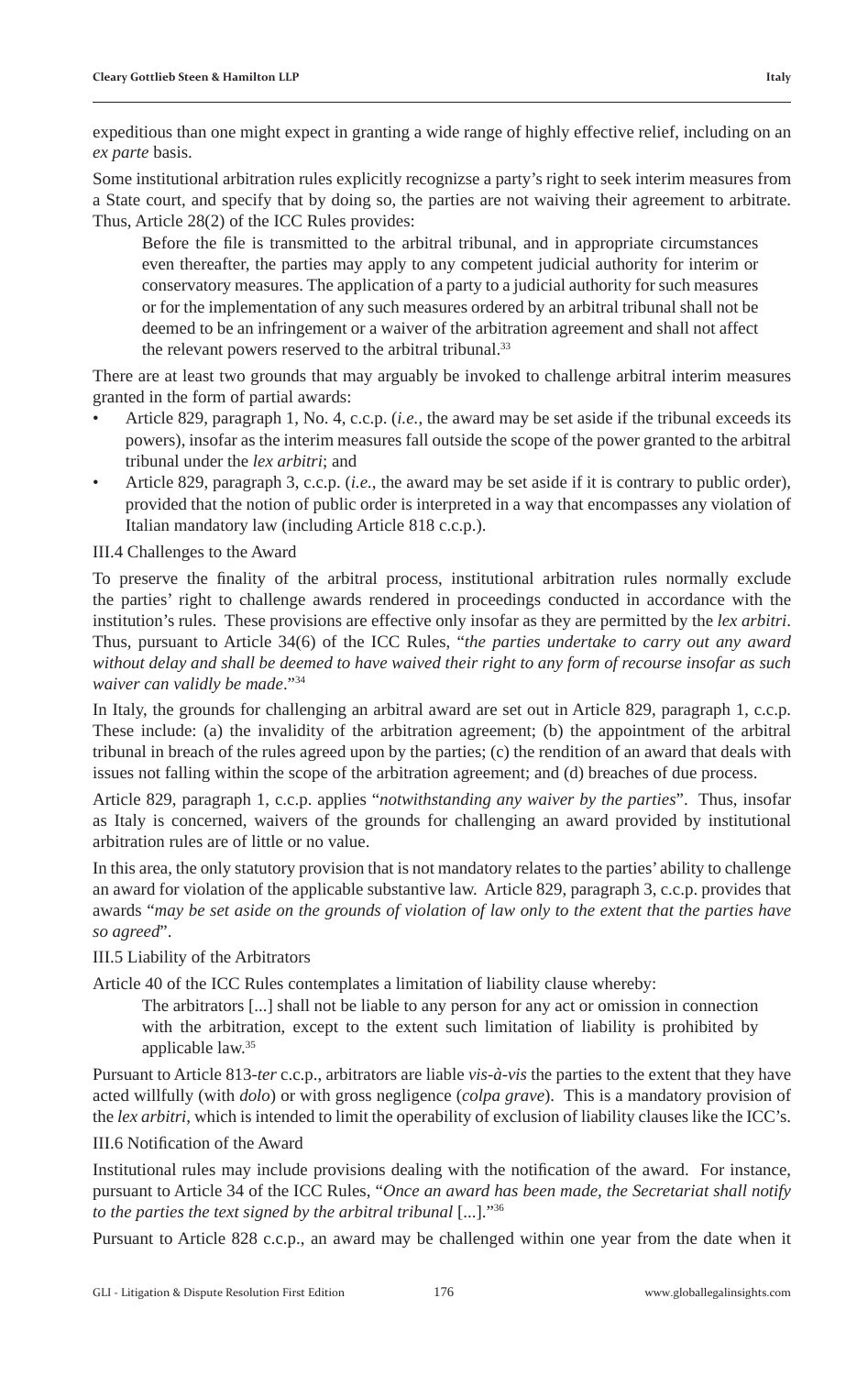is made or 90 days from when the party has received notification of the decision. The notification of the award by the institution does not trigger the 90-day time limit, because it is premised on the interested party's willingness to "accelerate" the proceedings, rather than on the initiative of the arbitral institution.37

# **IV. Conclusions**

Parties are free to decide whether to have their arbitral proceedings administered by a specialist institution or not. The advantages of administered arbitrations have been outlined above. The growing number of institutionally-administered arbitrations shows the increasing awareness of the importance of having a professional and trustworthy institutional framework for the conduct of arbitral proceedings.

Arbitral institutions are engaged in a constant effort to provide up-to-date answers to commercial actors' concerns, by offering prompt and competent assistance to arbitrating parties. Given the long experience that most institutions have in international arbitration, awards rendered in institutional arbitrations are likely to enjoy a smoother path through enforcement than those issued in *ad hoc* arbitrations.

The continuing and growing success of institutional arbitration depends on the attitude of the *lex arbitri* to institutional arbitration. Italy offers a modern arbitration law that regulates both *ad hoc*  and institutional arbitration. Parties wishing to arbitrate their disputes in Italy can also rely on Italian internationally trusted institutions such as the AIA and CAM.

\* \* \*

#### **Endnotes**

- 1 Article 1 of the Statutes of the ICC Court; Article D of the Constitution of the LCIA Court; Article 1 of the SCC Rules.
- 2 Article 12(2) of the ICC Rules; Article 5(4) of the LCIA Rules; Article 12 of the SCC Rules.
- 3 Article 13 of the ICC Rules; Article 7 of the LCIA Rules.
- 3 Articles 12(3)(4) of the ICC Rules; Article 7(2) of the LCIA Rules; Article 13(3) of the SCC Rules.
- 5 Article 12(5) of the ICC Rules; Article 5(6) of the LCIA Rules; Article 13(2)(3) of the SCC Rules.
- 6 Article 15 of the ICC Rules; Article 11 of the LCIA Rules; Article 17(1) of the SCC Rules.
- 7 Article 18 of the ICC Rules; Article 16(1) of the LCIA Rules; Article 20(1) of the SCC Rules.
- 8 Article 23(3) of the ICC Rules.<br>9 Article 10 of the ICC Rules: At
- Article 10 of the ICC Rules; Article 11 of the SCC Rules.
- 10 Article 30(2) of the ICC Rules; Article 37 of the SCC Rules.
- 11 Article 33 of the ICC Rules.
- 12 The overall costs of an arbitration can be determined by reference to the amount in dispute (as in the ICC system; *see*, *e.g.*, Appendix III to the ICC Rules) or the time spent by the arbitrators and institution's staff members (as in the LCIA system; *see*, *e.g.*, the LCIA Schedule of Arbitration Costs).
- 13 Article 1 of the SCC Rules.
- 14 Article D(1)(b) of the Constitution of the LCIA.
- 15 Articles 12-15 of the ICC Rules; Articles 5-11 of the LCIA Rules; Articles 7-14 of the UNCITRAL Rules.
- 16 Article 7 of the ICC Rules; Article 22(1)(h) of the LCIA Rules; Article 17(5) of the UNCITRAL Rules.
- 17 Article 10 of the ICC Rules.
- 18 Article 28 of the ICC Rules; Article 25 of the LCIA Rules; Article 26 of the UNCITRAL Rules.
- 19 Article 26 of the ICC Rules; Article 19 of the LCIA Rules; Articles 28 and 31 of the UNCITRAL Rules.
- 20 Article 30(1) of the ICC Rules; Article 37 of the SCC Rules.
- 21 Article 35 of the ICC Rules; Article 41 of the SCC Rules; Article 38 of the UNCITRAL Rules.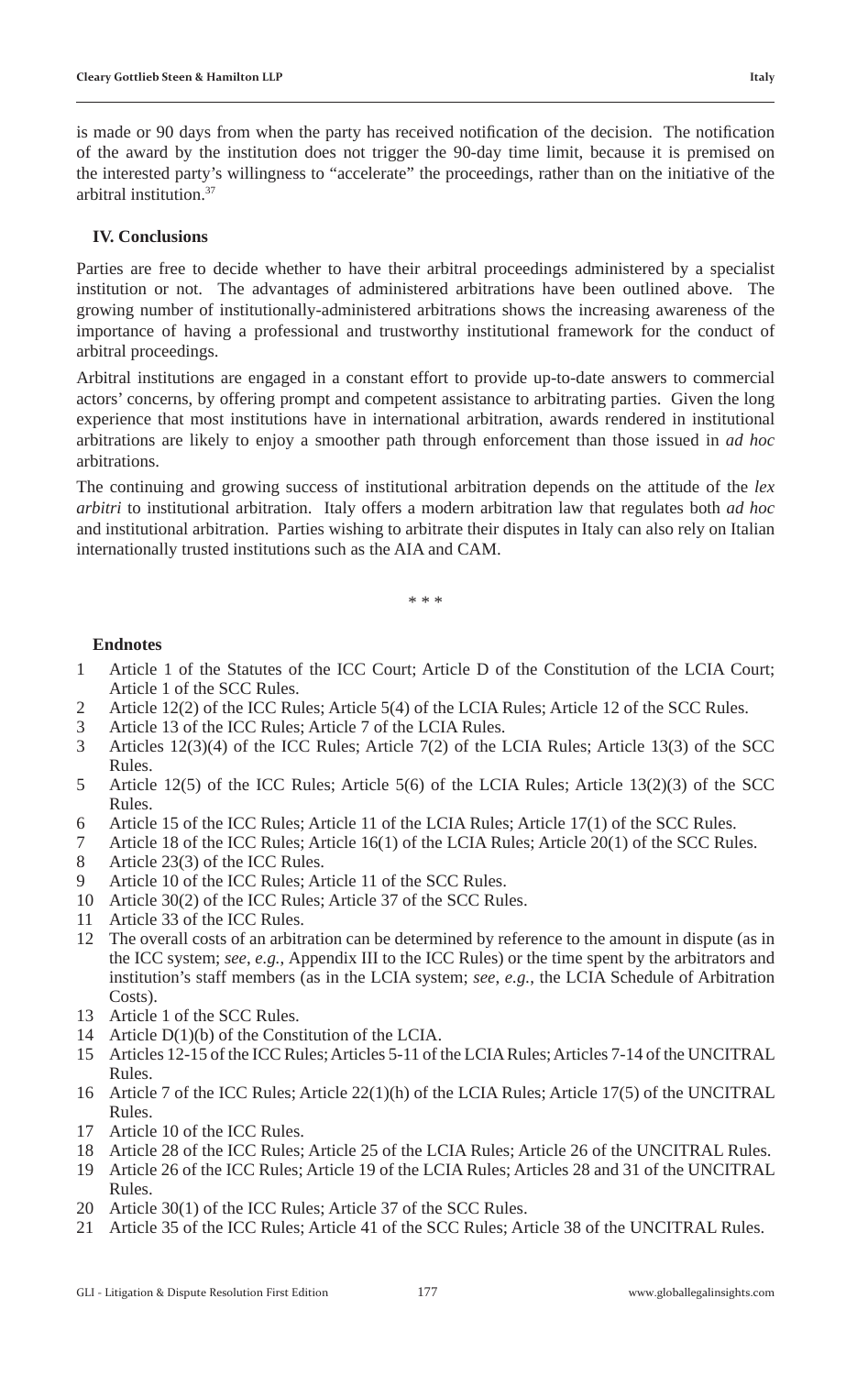- 22 For instance, the ICC received a total of 793 new cases in 2010. Between 2000 and 2010, the ICC's workload grew by 40%. ICC 2010 Statistical Report.
- 23 Istituto per l'Arbitrato e il Diritto Commerciale, *Quarto Rapporto sulla diffusione della giustizia alternativa in Italia*, 2010, p. 31.
- 24 Article 6(1) of the ICC Rules; Article 39(2) of the CAM Rules; Article 39(1)(1)-(2) of the AIA Rules.
- 25 According to the Italian Supreme Court, the principle of due process entails the parties' right to (a) be afforded equal opportunity to present their cases, (b) access the case file,  $(c)$  submit briefs and rebuttals within given time limits, (d) have the opportunity to review promptly any motions and requests filed by the counterparty, and (e) examine the evidence and findings of the proceedings. *See*, *e.g.*, Italian Supreme Court, Judgments No. 19949, dated September 26, 2007; No. 1496, dated February 2, 2001; No. 6288, dated May 16, 2000; No. 3632, dated April 8, 1998.
- 26 Article 33(1)(a) of the English Arbitration Act; Article 1510 of the French *Nouveau Code de Procédure Civile*; and Section 24 of the Swedish Arbitration Act. *See also* Article 18 of the UNCITRAL Model Law.
- 27 Article 22(4) of the ICC Rules; Article 2(3) of the CAM Rules; Article 25(1) of the AIA Rules. *See also* Article 14(1)(i) of the LCIA Rules; Article 19(2) of the SCC Rules.
- 28 *See also* Article V(1)(b) of the New York Convention.
- 29 Article 11(1) of the ICC Rules; Articles 18(2) and 19(1) of the CAM Rules; Article 14(2) of the AIA Rules. *See also* Article 5(2) of the LCIA Rules; Article 14(1) of the SCC Rules.
- 30 Article 28(1) of the ICC Rules and the new Emergency Arbitrator Rules in Appendix V of the ICC Rules; Article 22(2) of the CAM Rules; Article 19(1) of the AIA Rules.
- 31 Italian Supreme Court, Judgment No. 9909, dated April 27, 2009.
- 32 The award is unpublished.
- 33 Article 28(2) of the ICC Rules; Article 22(2) of the CAM Rules; Articles 18 and 19 of the AIA Rules. *See also* Article 25(3) of the LCIA Rules; Article 32(5) of the SCC Rules.
- 34 Article 34(6) of the ICC Rules; Article 30(5) of the AIA Rules. *See also* Article 26(9) of the LCIA Rules; Article 40 of the SCC Rules.
- 35 Article 40 of the ICC Rules; Article 31 of the LCIA Rules; Article 48 of the SCC Rules.
- 36 Article 31(2) of the CAM Rules; Article 34(3) of the AIA Rules. *See also* Article 26(5) of the LCIA Rules; Article 36(4) of the SCC Rules.
- 37 Italian Supreme Court, Judgment No. 17420, dated August 30, 2004.